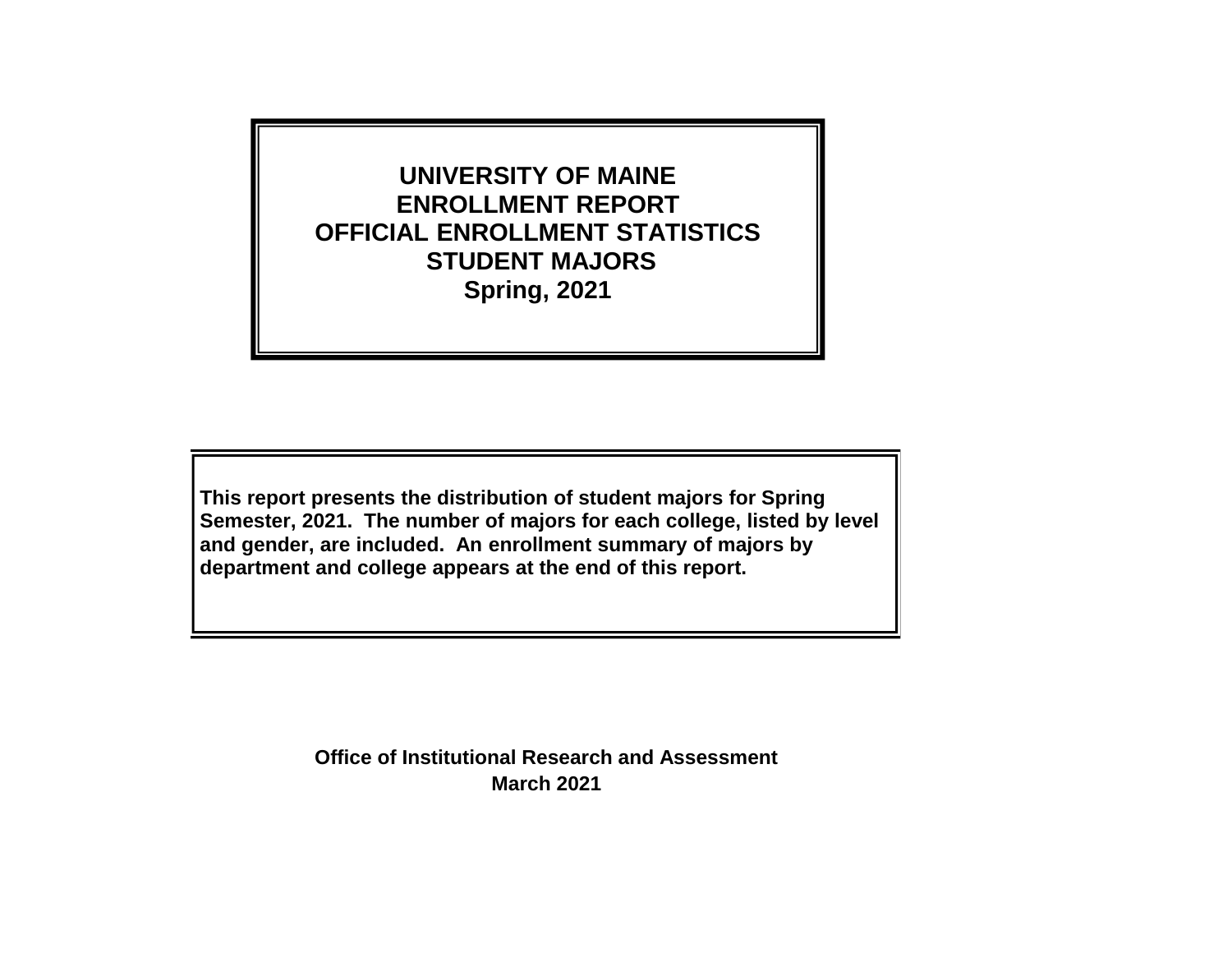### **Maine Business School**

|                                                 |             | <b>1ST YR</b> |              | 2ND YR        |             | 3RD YR        |             | 4TH YR        |          | <b>OTHER</b>       |     | <b>TOTALS</b>      | <b>GRAND</b> |
|-------------------------------------------------|-------------|---------------|--------------|---------------|-------------|---------------|-------------|---------------|----------|--------------------|-----|--------------------|--------------|
| <b>MAJOR</b>                                    | <b>MALE</b> | <b>FEMALE</b> | <b>MALE</b>  | <b>FEMALE</b> | <b>MALE</b> | <b>FEMALE</b> | <b>MALE</b> | <b>FEMALE</b> |          | <b>MALE FEMALE</b> |     | <b>MALE FEMALE</b> | <b>TOTAL</b> |
| <b>ACCT-Accounting</b>                          | 20          | 4             | 17           | 11            | 12          | 13            | 25          | 18            | $\Omega$ | 0                  | 74  | 46                 | 120          |
| <b>BUA-Business Administration</b>              | 60          | 16            | 67           | 26            | 36          | 14            |             | 3             | $\Omega$ | $\mathbf 0$        | 167 | 59                 | 226          |
| <b>Pre-Business</b>                             | 24          | 14            | 2            |               | $\Omega$    | $\mathbf 0$   | $\Omega$    | 0             | $\Omega$ | $\mathbf 0$        | 26  | 15                 | 41           |
| <b>FIN-Finance</b>                              | 26          |               | 49           | 10            | 55          | 12            | 93          | 17            | $\Omega$ | 0                  | 223 | 40                 | 263          |
| <b>MGMT-Management</b>                          | 17          |               | 43           | 24            | 73          | 42            | 110         | 60            | $\Omega$ | $\Omega$           | 243 | 133                | 376          |
| <b>MKT-Marketing</b>                            | 25          | 11            | 32           | 25            | 35          | 50            | 52          | 54            | $\Omega$ | $\Omega$           | 144 | 140                | 284          |
| <b>UND-Undeclared</b>                           | 0           | 0             | 0            |               | 0           | $\mathbf 0$   | $\mathbf 0$ | 0             | 0        | 0                  | 0   | 1                  |              |
| Total                                           | 172         | 53            | 210          | 98            | 211         | 131           | 284         | 152           | $\bf{0}$ | $\mathbf 0$        | 877 | 434                | 1,311        |
| <b>Division of Lifelong Learning</b>            |             |               |              |               |             |               |             |               |          |                    |     |                    |              |
|                                                 |             | 1ST YR        |              | 2ND YR        |             | 3RD YR        |             | 4TH YR        |          | <b>OTHER</b>       |     | <b>TOTALS</b>      | <b>GRAND</b> |
| <b>MAJOR</b>                                    | <b>MALE</b> | <b>FEMALE</b> | <b>MALE</b>  | <b>FEMALE</b> | <b>MALE</b> | <b>FEMALE</b> | <b>MALE</b> | <b>FEMALE</b> |          | <b>MALE FEMALE</b> |     | <b>MALE FEMALE</b> | <b>TOTAL</b> |
| A-Academ-e                                      |             | 0             | 0            | $\Omega$      | 0           | 0             | 0           | 0             | 98       | 263                | 98  | 263                | 361          |
| <b>AIP-Aspiration Incentive Program</b>         |             |               | $\Omega$     |               | $\Omega$    | $\Omega$      |             | 0             | 37       | 56                 | 37  | 56                 | 93           |
| <b>BUS-Bachelor of University Studies</b>       |             |               | 2            | 6             | 5           | 5             | 14          | 25            | $\Omega$ | $\mathbf 0$        | 22  | 37                 | 59           |
| <b>NDUG- Non-Degree Undergraduate</b>           |             |               | 0            | $\Omega$      | $\mathbf 0$ | $\Omega$      | 0           | 0             | 126      | 126                | 126 | 126                | 252          |
| <b>Total</b>                                    |             |               | $\mathbf{2}$ | 6             | 5           | 5             | 14          | 25            | 261      | 445                | 283 | 482                | 765          |
| <b>Education &amp; Human Development</b>        |             |               |              |               |             |               |             |               |          |                    |     |                    |              |
|                                                 |             | <b>1ST YR</b> |              | 2ND YR        |             | 3RD YR        |             | 4TH YR        |          | <b>OTHER</b>       |     | <b>TOTALS</b>      | <b>GRAND</b> |
| <b>MAJOR</b>                                    | <b>MALE</b> | <b>FEMALE</b> | <b>MALE</b>  | <b>FEMALE</b> | <b>MALE</b> | <b>FEMALE</b> | <b>MALE</b> | <b>FEMALE</b> |          | <b>MALE FEMALE</b> |     | <b>MALE FEMALE</b> | <b>TOTAL</b> |
| <b>ATR-Athletic Training</b>                    | 0           |               |              | 4             | 0           | 2             | 2           | 9             | 0        | 0                  | 6   | 16                 | 22           |
| <b>CHF-Child Development/Family Relations</b>   |             |               |              | 26            | 5           | 44            |             | 65            | $\Omega$ | $\mathbf 0$        | 12  | 142                | 154          |
| <b>EDE-Elementary Education</b>                 |             | 32            |              | 35            | 5           | 57            | 9           | 46            | $\Omega$ | 0                  | 27  | 170                | 197          |
| <b>EDS-Secondary Education</b>                  | 9           | 9             |              | 14            | 17          | 19            | 21          | 27            | $\Omega$ | 0                  | 55  | 69                 | 124          |
| <b>KPE-Kinesiology &amp; Physical Education</b> | 21          | 20            | 33           | 19            | 38          | 40            | 37          | 49            | $\Omega$ | 0                  | 129 | 128                | 257          |

**UND-Undeclared** 4 2 0 2 1 1 0 1 0 0 **5 6 11 Total 41 71 54 100 66 163 73 197 0 0 234 531 765**

**KPE-Kinesiology & Physical Education** 21 20 33 19 38 40 37 49 0 0 **129 128 257**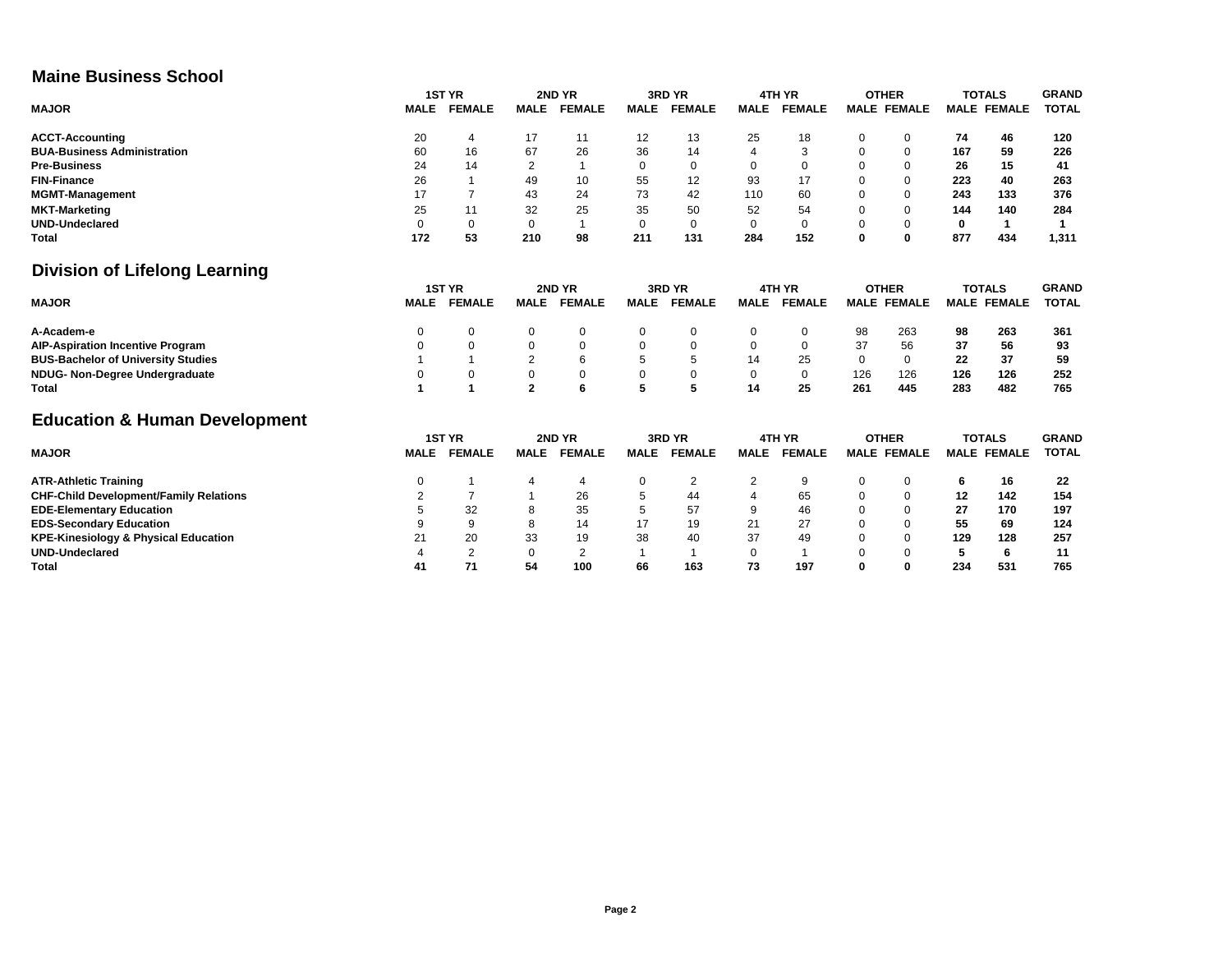### **Engineering**

|                                                                                              |             | 1ST YR        |             | 2ND YR         |             | 3RD YR         |             | 4TH YR        |          | <b>OTHER</b>       |     | <b>TOTALS</b>      | <b>GRAND</b> |
|----------------------------------------------------------------------------------------------|-------------|---------------|-------------|----------------|-------------|----------------|-------------|---------------|----------|--------------------|-----|--------------------|--------------|
| <b>MAJOR</b>                                                                                 | <b>MALE</b> | <b>FEMALE</b> | <b>MALE</b> | <b>FEMALE</b>  | <b>MALE</b> | <b>FEMALE</b>  | <b>MALE</b> | <b>FEMALE</b> |          | <b>MALE FEMALE</b> |     | <b>MALE FEMALE</b> | <b>TOTAL</b> |
| <b>BIE- Biomedical Engineering</b>                                                           | 10          | 9             | 12          | 17             | 16          | 14             | 25          | 30            | 0        | 0                  | 63  | 70                 | 133          |
| <b>CEN-Computer Engineering</b>                                                              | 12          |               | 23          | $\overline{2}$ | 16          |                | 25          | 6             | 0        | $\mathbf 0$        | 76  | 9                  | 85           |
| <b>CHE-Chemical Engineering</b>                                                              | 16          | 10            | 14          | 12             | 22          |                | 38          | 28            |          | $\mathbf 0$        | 90  | 57                 | 147          |
| <b>CIE-Civil Engineering</b>                                                                 | 39          |               | 38          | 15             | 30          | 14             | 75          | 29            | ი        | $\mathbf 0$        | 182 | 65                 | 247          |
| <b>ELE-Electrical Engineering</b>                                                            | 16          |               | 14          |                | 16          | $\overline{2}$ | 26          |               | ი        | $\mathbf 0$        | 72  | 10                 | 82           |
| <b>EPS-Engineering Physics</b>                                                               |             |               |             | $\overline{2}$ | 13          | $\mathfrak{p}$ | 13          | 2             | ი        | $\mathbf 0$        | 32  |                    | 39           |
| <b>MEE-Mechanical Engineering</b>                                                            | 62          |               | 88          | 13             | 80          | 8              | 151         | 22            |          | $\mathbf 0$        | 381 | 51                 | 432          |
| <b>UND-Undeclared</b>                                                                        | 18          |               | 12          | $\Omega$       |             | $\Omega$       |             | 0             | $\Omega$ | $\Omega$           | 34  |                    | 37           |
| <b>VIS-Visiting Student</b>                                                                  |             |               | $\Omega$    | $\Omega$       |             | $\Omega$       |             | 0             |          |                    | 0   |                    |              |
| <b>Total</b>                                                                                 | 174         | 38            | 206         | 62             | 195         | 48             | 355         | 124           | $\Omega$ | $\mathbf 0$        | 930 | 272                | 1,202        |
| <b>Engineering Technology (School of)</b>                                                    |             |               |             |                |             |                |             |               |          |                    |     |                    |              |
|                                                                                              |             | <b>1ST YR</b> |             | 2ND YR         |             | 3RD YR         |             | 4TH YR        |          |                    |     | <b>TOTALS</b>      | <b>GRAND</b> |
|                                                                                              |             |               |             |                |             |                |             |               |          | <b>OTHER</b>       |     |                    |              |
| <b>MAJOR</b>                                                                                 | <b>MALE</b> | <b>FEMALE</b> | <b>MALE</b> | <b>FEMALE</b>  | <b>MALE</b> | <b>FEMALE</b>  | <b>MALE</b> | <b>FEMALE</b> |          | <b>MALE FEMALE</b> |     | <b>MALE FEMALE</b> | <b>TOTAL</b> |
| <b>BET-Electrical Eng. Technology</b>                                                        | 8           |               | 10          | $\Omega$       | 14          |                | 50          | 5             | $\Omega$ | $\mathbf 0$        | 82  |                    | 89           |
| <b>BMT-Mechanical Eng. Technology</b>                                                        | 22          |               | 37          |                | 28          |                | 65          | 5             | $\Omega$ | $\mathbf 0$        | 152 | 17                 | 169          |
| <b>BST-Surveying Eng. Technology</b>                                                         | 10          |               | 10          |                | 23          |                | 91          | 10            | $\Omega$ | 0                  | 134 | 15                 | 149          |
|                                                                                              | 23          |               | 28          |                | 42          |                | 48          | 4             | $\Omega$ | $\mathbf 0$        | 141 | 14                 | 155          |
| <b>CTE-Construction Technology Engineering</b><br>SVT- Surveying Eng. Technology Certificate | $\Omega$    |               | $\Omega$    | U              | $\Omega$    | $\Omega$       | $\Omega$    | $\Omega$      | 48       | 5                  | 48  |                    | 53           |
| <b>UNS- Undeclared Eng. Technology</b>                                                       |             |               | $\Omega$    |                | 0           | 0              | $\Omega$    | 0             | 0        | 0                  | 0   |                    |              |
| <b>Total</b>                                                                                 | 63          | 9             | 85          |                | 107         | 13             | 254         | 24            | 48       | 5                  | 557 | 58                 | 615          |

### **Honors**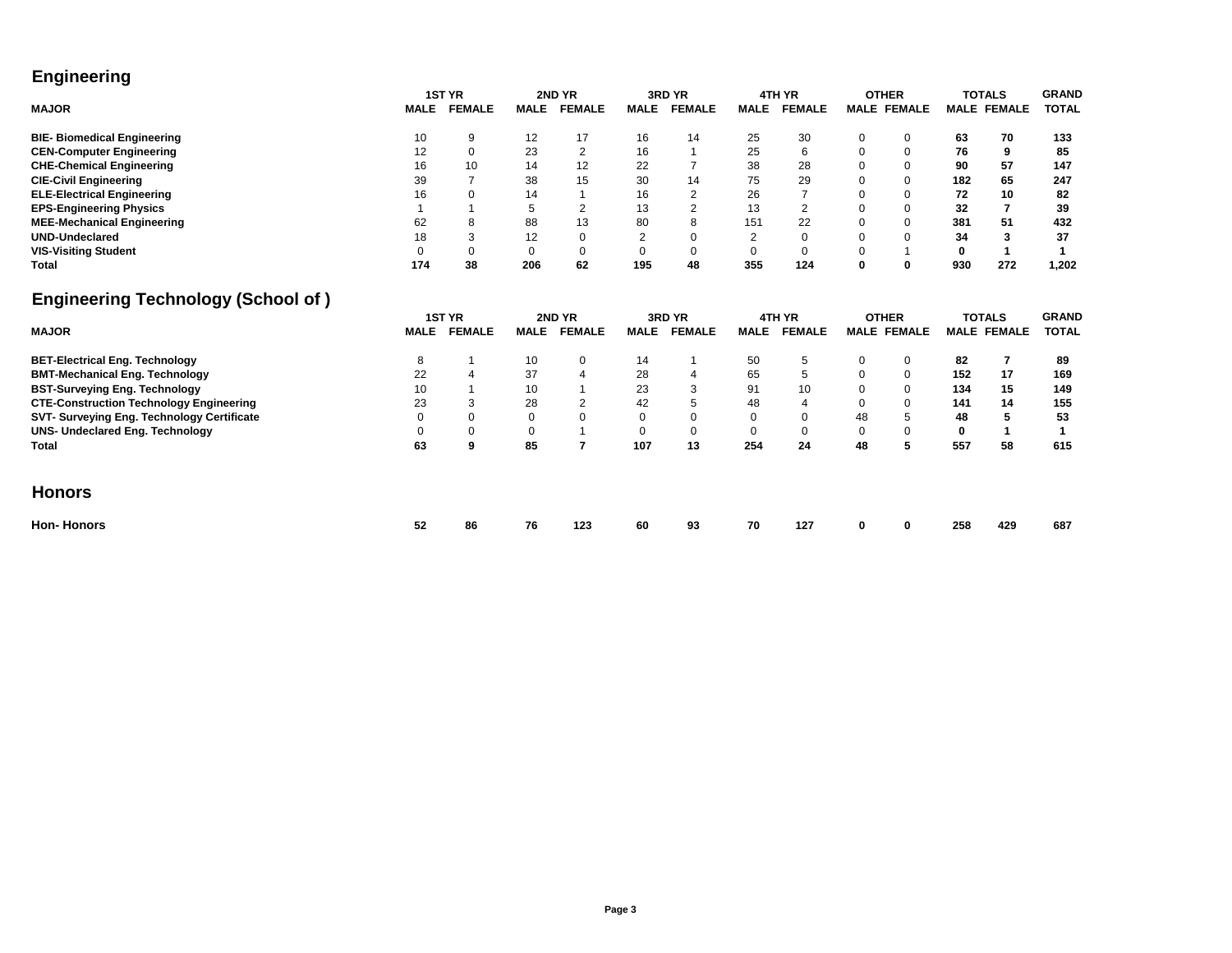### **Liberal Arts & Sciences**

|                                               |     | 1ST YR      |                | 2ND YR         |             | 3RD YR                   |             | 4TH YR        |          | <b>OTHER</b>       | <b>TOTALS</b>           |                    | <b>GRAND</b> |
|-----------------------------------------------|-----|-------------|----------------|----------------|-------------|--------------------------|-------------|---------------|----------|--------------------|-------------------------|--------------------|--------------|
| <b>MAJOR</b>                                  |     | MALE FEMALE | <b>MALE</b>    | <b>FEMALE</b>  | <b>MALE</b> | <b>FEMALE</b>            | <b>MALE</b> | <b>FEMALE</b> |          | <b>MALE FEMALE</b> |                         | <b>MALE FEMALE</b> | <b>TOTAL</b> |
| <b>AED-Art Education</b>                      | 0   |             | $\mathbf 0$    |                | 2           | 3                        |             | 11            | 0        | $\mathbf 0$        | 3                       | 25                 | 28           |
| <b>ANT-Anthropology</b>                       |     |             | 3              | 6              | 8           | 9                        | 8           | 15            | 0        | $\mathbf 0$        | 21                      | 37                 | 58           |
| <b>ARH-Art History</b>                        |     |             |                |                | 0           | $\mathbf 0$              |             | 5             | 0        | $\mathbf 0$        | 0                       | 6                  | 6            |
| <b>BME-Music Education</b>                    |     |             | 8              | 6              | 11          |                          | 13          | 16            | 0        | $\mathbf 0$        | 40                      | 32                 | 72           |
| <b>CHY-Chemistry</b>                          |     |             | 3              | 5              | 4           | 6                        | 9           | 14            | $\Omega$ | $\Omega$           | 21                      | 32                 | 53           |
| <b>COM-Communication</b>                      | 10  |             | 14             | 20             | 25          | 21                       | 24          | 30            | $\Omega$ | $\mathbf 0$        | 73                      | 77                 | 150          |
| <b>COS-Computer Science</b>                   | 34  |             | 45             | $\overline{7}$ | 47          | $\overline{\mathcal{A}}$ | 57          | 10            | $\Omega$ | $\Omega$           | 183                     | 28                 | 211          |
| <b>ENG-English</b>                            |     |             |                | 16             | 12          | 23                       | 17          | 31            | $\Omega$ | $\Omega$           | 41                      | 77                 | 118          |
| <b>FRE-French</b>                             |     |             |                |                | 0           | $\overline{1}$           |             | 2             | $\Omega$ | $\Omega$           | 3                       | 5                  | 8            |
| <b>HDC-Human Dimensions of Climate Change</b> |     |             | $\Omega$       |                |             | 3                        | $\Omega$    | 3             | 0        | $\mathbf 0$        | $\overline{\mathbf{2}}$ |                    | 9            |
| <b>HTY-History</b>                            | 12  |             | 12             |                | 16          |                          | 18          | 15            | $\Omega$ | $\Omega$           | 58                      | 32                 | 90           |
| <b>IAO-International Affairs</b>              |     |             | 14             | ۶              | 11          | 10                       | 9           | 13            | 0        | $\Omega$           | 38                      | 34                 | 72           |
| JOU-Journalism                                |     |             | $\overline{2}$ | 9              | 5           | 6                        |             | 13            | $\Omega$ | $\Omega$           | 16                      | 30                 | 46           |
| <b>LAS-LAS Bachelor of University Studies</b> |     | $\Omega$    | $\Omega$       | $\Omega$       | $\Omega$    | $\Omega$                 | 5           | 0             | $\Omega$ | $\mathbf 0$        | 5                       | 0                  | 5            |
| <b>MAT-Mathematics</b>                        |     | 2           | 8              | Я              | 13          | 3                        | 17          | 12            | $\Omega$ | $\mathbf 0$        | 45                      | 25                 | 70           |
| <b>MDS - Media Studies</b>                    |     | $\Omega$    | 3              |                | 2           | 4                        | 2           | 13            | $\Omega$ | $\Omega$           | 10                      | 18                 | 28           |
| <b>MUP-Music Performance</b>                  |     |             | 2              |                | 3           | 3                        |             | 8             | 0        | 0                  | 8                       | 13                 | 21           |
| <b>MUS-Music</b>                              |     |             | $\Omega$       | $\Omega$       |             | $\Omega$                 | 5           | 6             | 0        | 0                  | 11                      | 6                  | 17           |
| <b>NMD-New Media</b>                          | 14  |             | 13             | 16             | 19          | 10                       | 22          | 11            | $\Omega$ | $\mathbf 0$        | 68                      | 41                 | 109          |
| PHI-Philosophy                                |     |             |                |                |             |                          | 8           |               | ი        | $\Omega$           | 14                      | 14                 | 28           |
| <b>PHY-Physics</b>                            |     |             | $\overline{7}$ | 6              |             |                          | 12          | 6             | $\Omega$ | $\mathbf 0$        | 32                      | 13                 | 45           |
| <b>POS-Political Science</b>                  | 11  | 16          | 25             | 20             | 29          | 28                       | 36          | 40            | $\Omega$ | $\mathbf 0$        | 101                     | 104                | 205          |
| PSY-Psychology                                | 20  | 45          | 26             | 76             | 20          | 90                       | 35          | 85            | 0        | $\Omega$           | 101                     | 296                | 397          |
| SOC-Sociology                                 |     |             | 3              | 13             | 17          | 17                       | 22          | 25            | 0        | $\mathbf 0$        | 50                      | 64                 | 114          |
| <b>SPA-Spanish</b>                            |     |             |                | 2              |             | $\overline{4}$           | 3           | 4             | 0        | $\mathbf 0$        | 3                       | 10                 | 13           |
| <b>STA-Studio Art</b>                         |     |             |                | 12             |             | 16                       |             | 21            | $\Omega$ | $\Omega$           | 16                      | 55                 | 71           |
| <b>THE-Theatre</b>                            | 3   | $\Omega$    |                | 10             |             | 6                        |             | 6             | $\Omega$ | $\Omega$           | 16                      | 22                 | 38           |
| <b>UND-Undeclared</b>                         | 23  | 33          | 11             | 11             | 8           | $\overline{2}$           |             | 2             | $\Omega$ | $\Omega$           | 42                      | 48                 | 90           |
| <b>EGX-Pre-Engineering Explorations</b>       | 18  | 9           | 8              | $\overline{2}$ |             | $\Omega$                 |             | $\Omega$      | $\Omega$ | $\Omega$           | 28                      | 11                 | 39           |
| <b>UNX-Undeclared Explorations</b>            | 77  | 76          | 25             | 29             |             | 3                        |             |               | $\Omega$ | $\Omega$           | 104                     | 109                | 213          |
| <b>VIS-Visiting Student</b>                   |     | $\Omega$    | $\Omega$       | $\mathbf 0$    | 0           | $\mathbf 0$              | $\Omega$    |               |          | 2                  | 1                       | 2                  | 3            |
| WGS-Women's, Gender, & Sexuality Studies      |     | $\Omega$    |                | 2              | $\Omega$    | 3                        |             | 3             | 0        | $\mathbf 0$        | 3                       | 8                  | 11           |
| <b>Total</b>                                  | 287 | 254         | 250            | 302            | 280         | 297                      | 339         | 426           |          | $\overline{2}$     | 1,157                   | 1,281              | 2,438        |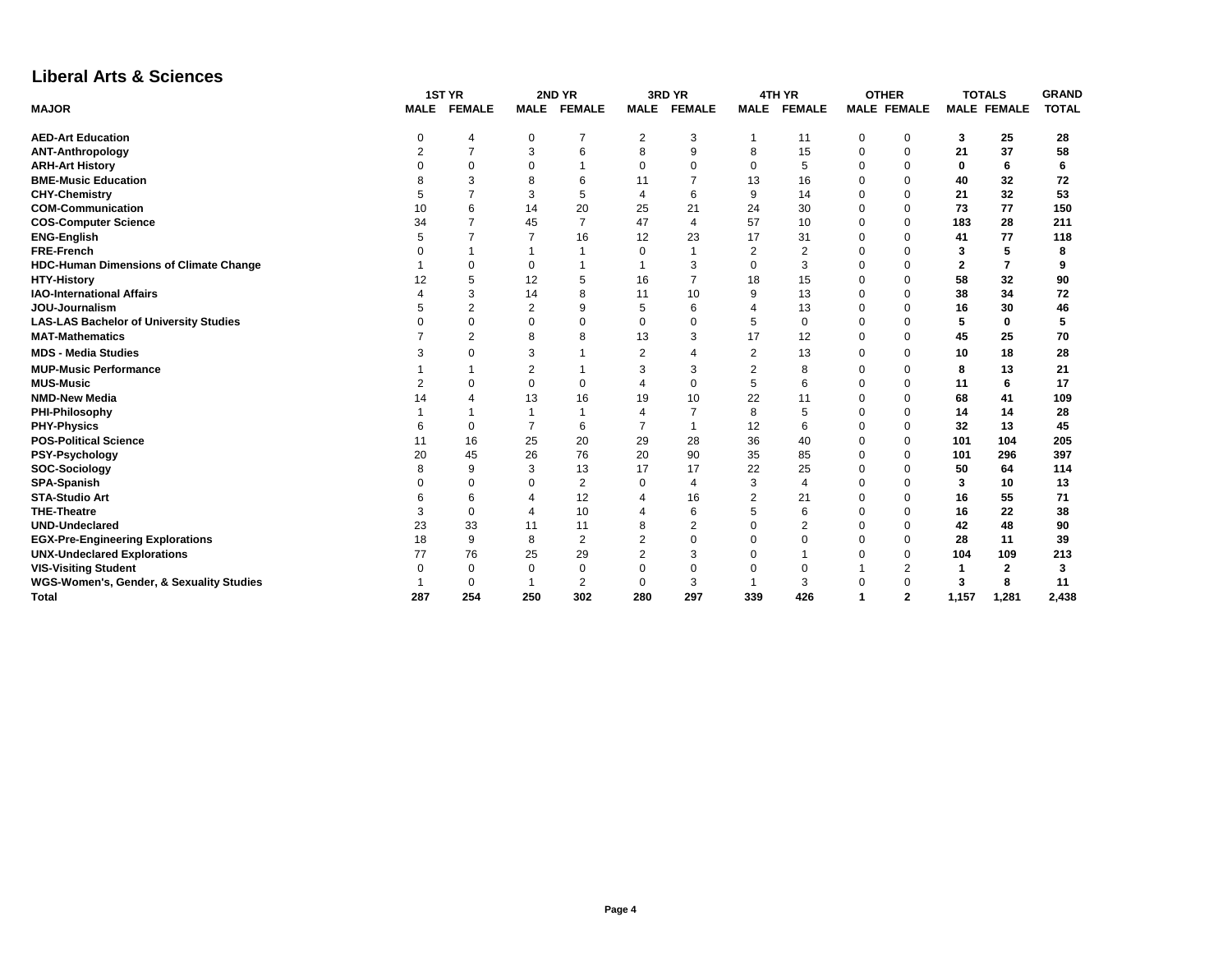## **Natural Sciences, Forestry, & Agriculture**

|                                                 |             | 1ST YR         |                | 2ND YR         |             | 3RD YR        |             | 4TH YR        |          | <b>OTHER</b>       |     | <b>TOTALS</b>      | <b>GRAND</b> |
|-------------------------------------------------|-------------|----------------|----------------|----------------|-------------|---------------|-------------|---------------|----------|--------------------|-----|--------------------|--------------|
| <b>MAJOR</b>                                    | <b>MALE</b> | <b>FEMALE</b>  | <b>MALE</b>    | <b>FEMALE</b>  | <b>MALE</b> | <b>FEMALE</b> | <b>MALE</b> | <b>FEMALE</b> |          | <b>MALE FEMALE</b> |     | <b>MALE FEMALE</b> | <b>TOTAL</b> |
| <b>ANV-Animal &amp; Veterinary Sciences</b>     |             | 35             | 5              | 42             | 6           | 34            | 12          | 61            | 0        | 0                  | 29  | 172                | 201          |
| <b>BCH-Biochemistry</b>                         |             | 4              |                | 8              | 11          | 8             | 25          | 11            | 0        | $\mathbf 0$        | 44  | 31                 | 75           |
| <b>BIO-Biology</b>                              |             | 18             | 21             | 39             | 24          | 40            | 25          | 55            | 0        | $\mathbf 0$        | 82  | 152                | 234          |
| <b>BOT-Botany</b>                               |             |                | 3              | 6              | 2           | 5             |             |               | 0        | $\Omega$           | 10  | 19                 | 29           |
| <b>CSD-Communication Science and Disorders</b>  |             | 6              | 3              | 13             | 2           | 25            | 2           | 31            | 0        | $\mathbf 0$        | 7   | 75                 | 82           |
| <b>ECO-Economics</b>                            |             | 2              | 18             | 8              | 24          |               | 27          | 11            | 0        | $\Omega$           | 73  | 28                 | 101          |
| <b>EES-Ecology &amp; Environmental Sciences</b> |             | 9              | 17             | 22             | 21          | 27            | 21          | 30            | 0        | $\Omega$           | 67  | 88                 | 155          |
| <b>ENH -Environmental Horticulture</b>          |             | 3              |                | 6              | 2           | 2             |             | 9             | $\Omega$ | $\mathbf 0$        | 14  | 20                 | 34           |
| <b>ERS-Earth Sciences</b>                       |             |                | 3              | 10             |             | 8             | 8           | 6             | 0        | $\Omega$           | 14  | 28                 | 42           |
| FBB-Forest Operations, Bioproducts, & Bioenergy |             |                |                |                |             | O             | 5           | $\Omega$      | 0        | $\mathbf 0$        | 8   |                    | 9            |
| <b>FIE-Financial Economics</b>                  |             |                | 13             | 3              | 12          |               | 24          |               | $\Omega$ | $\Omega$           | 53  | 13                 | 66           |
| <b>FSN-Food Science &amp; Human Nutrition</b>   |             | 6              |                | 16             |             | 17            | 10          | 43            | $\Omega$ | $\Omega$           | 19  | 82                 | 101          |
| <b>FTY-Forestry</b>                             |             | 0              | 8              | 4              | 15          | 2             | 25          | 10            | $\Omega$ | $\mathbf 0$        | 59  | 16                 | 75           |
| <b>IAO-International Affairs (Economics)</b>    |             | $\Omega$       | 0              | $\overline{2}$ | $\Omega$    | 0             |             | $\Omega$      | $\Omega$ | $\mathbf 0$        | 1   | $\mathbf{2}$       | 3            |
| <b>MAS-Marine Science</b>                       | 21          | 33             | 23             | 51             | 27          | 57            | 34          | 52            | $\Omega$ | $\mathbf 0$        | 105 | 193                | 298          |
| <b>MCB-Microbiology</b>                         |             |                |                |                |             | 10            |             | 16            | 0        | $\Omega$           | 14  | 34                 | 48           |
| <b>MLB-Molecular &amp; Cellular Biology</b>     |             | $\overline{2}$ |                |                |             | 6             |             | 6             | $\Omega$ | $\Omega$           | 15  | 17                 | 32           |
| <b>MLS-Medical Laboratory Sciences</b>          |             | 2              |                |                | 2           | 4             | 6           | 12            | $\Omega$ | $\Omega$           | 10  | 22                 | 32           |
| <b>NUR-Nursing</b>                              | 10          | 42             | 6              | 71             | 13          | 77            | 12          | 125           | 0        | $\Omega$           | 41  | 315                | 356          |
| PRT-Parks, Recreation & Tourism                 |             |                | 15             |                |             | 3             | 11          |               | $\Omega$ | $\Omega$           | 39  | 12                 | 51           |
| <b>SAG-Sustainable Agriculture</b>              |             | $\overline{2}$ | $\overline{2}$ |                |             | 2             | 3           |               | 0        | $\Omega$           | 8   | 12                 | 20           |
| <b>SWK-Social Work</b>                          |             | 14             |                | 24             |             | 27            | 3           | 51            | 0        | $\mathbf 0$        | 3   | 116                | 119          |
| <b>UND-Undeclared</b>                           | 3           | 2              |                | 5              | 2           |               | 0           |               | $\Omega$ | $\Omega$           | 6   | 9                  | 15           |
| <b>WLE-Wildlife Ecology</b>                     | 15          | 14             | 16             | 16             | 26          | 18            | 33          | 40            | 0        | $\mathbf{0}$       | 90  | 88                 | 178          |
| ZOL-Zoology                                     |             | 25             |                | 12             | 9           | 13            | 9           | 33            | 0        | $\mathbf 0$        | 26  | 83                 | 109          |
| <b>Total</b>                                    | 121         | 230            | 172            | 375            | 228         | 394           | 316         | 629           | 0        | $\mathbf 0$        | 837 | 1,628              | 2,465        |
| <b>Other</b>                                    |             |                |                |                |             |               |             |               |          |                    |     |                    |              |

|                                        |       | <b>1ST YR</b> | 2ND YR             | 3RD YR                      | 4TH YR             | <b>OTHER</b>                   | <b>TOTALS</b> | <b>GRAND</b> |
|----------------------------------------|-------|---------------|--------------------|-----------------------------|--------------------|--------------------------------|---------------|--------------|
| <b>MAJOR</b>                           | MAIF. | <b>FEMALE</b> | <b>MALE FEMALE</b> | <b>MALE FEMALE</b>          | <b>MALE FEMALE</b> | <b>MALE FEMALE MALE FEMALE</b> |               | TOTAL        |
| <b>IEI-Intensive English Institute</b> |       |               |                    | 0 0 0 0 0 0 0 0 0 2 5 2 5 7 |                    |                                |               |              |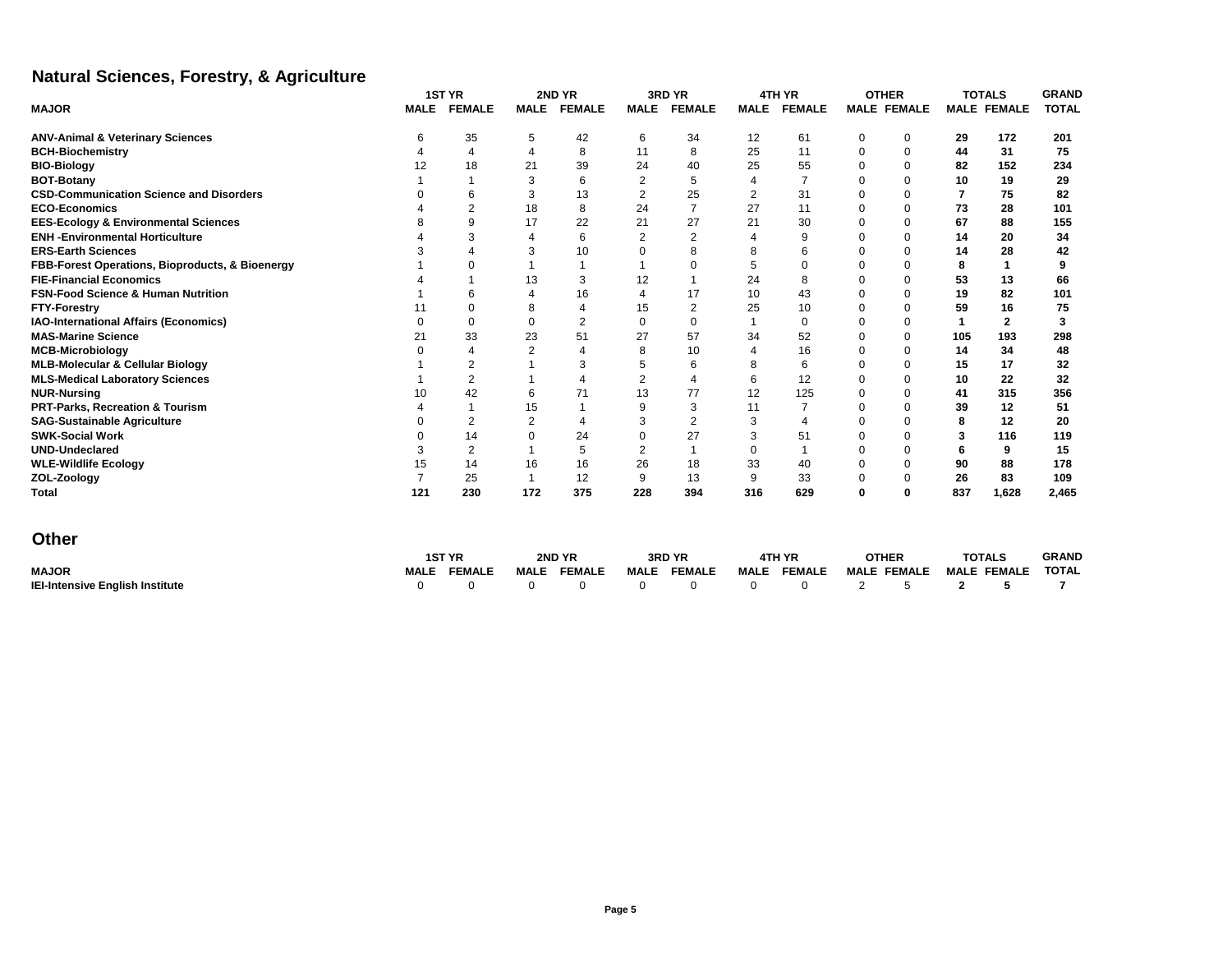### **Graduate School**

|                                                                      |                | <b>MASTER</b>      |                | <b>DOCTORATE</b>   |             | <b>CAS/EDUC SPEC</b> |                | <b>OTHER</b>   |                | <b>TOTALS</b>           | <b>GRAND</b>   |
|----------------------------------------------------------------------|----------------|--------------------|----------------|--------------------|-------------|----------------------|----------------|----------------|----------------|-------------------------|----------------|
| <b>MAJOR</b>                                                         |                | <b>MALE FEMALE</b> |                | <b>MALE FEMALE</b> |             | MALE FEMALE          |                | MALE FEMALE    |                | <b>MALE FEMALE</b>      | <b>TOTAL</b>   |
| <b>AAR-Aquaculture and Aquatic Resources</b>                         | -1             | 2                  | $\mathbf{0}$   | 1                  | 0           | $\Omega$             | 0              | $\mathbf 0$    | $\mathbf 1$    | 3                       | 4              |
| <b>AEP-Anthropology &amp; Environmental Policy</b>                   | -1             | 3                  | 6              | 6                  | $\Omega$    | $\Omega$             | 0              | 0              | $\overline{7}$ | 9                       | 16             |
| <b>ANS-Animal Sciences</b>                                           | 1              | 2                  | $\mathbf 0$    | $\mathbf 0$        | $\Omega$    | $\mathbf 0$          | 0              | $\mathbf 0$    | 1              | $\overline{2}$          | 3              |
| <b>ASD-Autism Spectrum Disorders</b>                                 | $\Omega$       | $\mathbf 0$        | $\mathbf 0$    | $\mathbf 0$        | $\Omega$    | $\mathbf 0$          | $\mathbf{1}$   | 6              | 1              | 6                       | $\overline{7}$ |
| <b>BCH-Biochemistry</b>                                              |                | 2                  | $\mathbf 0$    | 0                  | 0           | $\mathbf 0$          | $\mathbf 0$    | 0              | 1              | $\mathbf{2}$            | 3              |
| <b>BLE-Biological Engineering</b>                                    |                | 5                  | 0              | 0                  | $\mathbf 0$ | $\mathbf 0$          | 0              | 0              | 4              | 5                       | 9              |
| <b>BME-Biomedical Engineering</b>                                    | $\mathbf 0$    | $\mathbf 0$        | $\overline{7}$ | 2                  | $\mathbf 0$ | $\mathbf 0$          | 0              | 0              | $\overline{7}$ | $\overline{2}$          | 9              |
| <b>BMO-Biochemistry &amp; Molecular Biology</b>                      | $\Omega$       | $\Omega$           | 2              | 6                  | $\Omega$    | $\mathbf 0$          | $\Omega$       | 0              | $\mathbf{2}$   | 6                       | 8              |
| <b>BMS-Biomedical Sciences</b>                                       | $\Omega$       | $\Omega$           | 13             | 27                 | 0           | $\mathbf 0$          | 0              | 0              | 13             | 27                      | 40             |
| <b>BSA-Business Analytics</b>                                        | $\Omega$       | $\Omega$           | $\mathbf{0}$   | $\Omega$           | $\Omega$    | $\mathbf 0$          | $\overline{1}$ | $\mathbf 1$    | $\mathbf 1$    | 1                       | $\mathbf{2}$   |
| <b>BSC-Biological Sciences</b>                                       | $\Omega$       | $\Omega$           | 4              | $\Omega$           | $\Omega$    | $\Omega$             | $\Omega$       | $\Omega$       | 4              | $\bf{0}$                | 4              |
| <b>BTP-Botany and Plant Pathology</b>                                | $\overline{4}$ | 2                  | 0              | 0                  | $\Omega$    | $\mathbf 0$          | 0              | $\mathbf 0$    | 4              | $\mathbf{2}$            | 6              |
| <b>BUA-Master of Business Administration</b>                         | 207            | 142                | 0              | 0                  | $\mathbf 0$ | $\mathbf 0$          | 0              | 0              | 207            | 142                     | 349            |
| <b>BUA -Business Administration Certificate</b>                      | $\Omega$       | 0                  | 0              | $\Omega$           | $\Omega$    | $\mathbf 0$          | 19             | 10             | 19             | 10                      | 29             |
| <b>CED-Computing for Educators Certificate</b>                       | 0              | $\mathbf 0$        | 0              | 0                  | $\Omega$    | $\mathbf 0$          | $\overline{2}$ | $\overline{2}$ | $\mathbf{2}$   | $\mathbf{2}$            | 4              |
| <b>CEN-Computer Engineering</b>                                      | 0              | 2                  | 0              | $\mathbf 0$        | 0           | $\mathbf 0$          | 0              | $\mathbf 0$    | 0              | $\mathbf{2}$            | 2              |
| <b>CHE-Chemical Engineering</b>                                      | 1              | $\overline{2}$     | 6              | 3                  | $\Omega$    | $\mathbf 0$          | $\Omega$       | 0              | $\overline{7}$ | 5                       | 12             |
| <b>CHY-Chemistry</b>                                                 | 0              | $\mathbf 0$        | 21             | 10                 | $\Omega$    | $\mathbf 0$          | 0              | 0              | 21             | 10                      | 31             |
| <b>CIE-Civil Engineering</b>                                         | 11             | 10                 | 13             | 3                  | $\Omega$    | $\mathbf 0$          | 0              | $\mathbf 0$    | 24             | 13                      | 37             |
| <b>CMS-Composite Materials and Structures</b>                        | $\Omega$       | $\mathbf 0$        | $\mathbf{0}$   | $\mathbf 0$        | $\Omega$    | $\mathbf 0$          | $\mathbf{1}$   | $\mathbf 0$    | $\mathbf{1}$   | 0                       | 1              |
| <b>CMT-Computational Thinking for Educators Certificate</b>          | 0              | 0                  | 0              | 0                  | $\mathbf 0$ | $\mathbf 0$          | 2              | 2              | 2              | $\mathbf{2}$            | 4              |
| <b>COM-Communication</b>                                             | 3              | 5                  | 4              | 5                  | $\Omega$    | $\mathbf 0$          | 0              | $\mathbf 0$    | $\overline{7}$ | 10                      | 17             |
| <b>COS-Computer Science</b>                                          | 5              | $\mathbf 0$        | $\overline{7}$ | 1                  | $\Omega$    | $\mathbf 0$          | $\Omega$       | $\mathbf 0$    | 12             | $\mathbf{1}$            | 13             |
| <b>CSD-Communication Science and Disorders</b>                       | 3              | 33                 | $\mathbf 0$    | 0                  | $\Omega$    | $\mathbf 0$          | 0              | 0              | 3              | 33                      | 36             |
| <b>CTI-Classroom Technology Integrationist</b>                       | $\Omega$       | $\mathbf 0$        | 0              | 0                  | 0           | $\mathbf 0$          | 4              | 18             | 4              | 18                      | 22             |
| <b>DIG-Digital Curation</b>                                          | $\Omega$       | $\Omega$           | $\mathbf 0$    | $\Omega$           | $\Omega$    | $\mathbf 0$          | 3              | 8              | 3              | 8                       | 11             |
| <b>DSE-Data Science &amp; Engineering</b>                            | $\Omega$       | 1                  | $\Omega$       | $\Omega$           | $\Omega$    | $\Omega$             | $\Omega$       | $\Omega$       | 0              | $\mathbf 1$             | $\mathbf 1$    |
| <b>ECO-Economics (MA)</b>                                            | 6              | $\overline{7}$     | 0              | $\mathbf 0$        | $\Omega$    | $\mathbf 0$          | 0              | $\mathbf 0$    | 6              | $\overline{\mathbf{r}}$ | 13             |
| <b>ECT-Early Childhood Teacher</b>                                   | 0              | $\mathbf 0$        | $\mathbf 0$    | $\mathbf 0$        | $\Omega$    | $\mathbf 0$          | 0              | 2              | 0              | $\mathbf{2}$            | $\mathbf{2}$   |
| <b>EDA-Secondary Education (Curric., Assessment and Instruction)</b> | 13             | 15                 | 0              | $\Omega$           | $\Omega$    | 2                    | 0              | 0              | 13             | 17                      | 30             |
| EDC-Elementary Education (Curric., Assessment and Instruction)       | $\mathbf{1}$   | 44                 | $\mathbf 0$    | $\mathbf 0$        | $\Omega$    | 3                    | 0              | $\mathbf 0$    | $\mathbf{1}$   | 47                      | 48             |
| <b>EDL-Educational Leadership</b>                                    | 15             | 24                 | 14             | 10                 | 8           | 15                   | 0              | $\mathbf 0$    | 37             | 49                      | 86             |
| <b>EDS-Secondary Education</b>                                       | 5              | 11                 | $\mathbf 0$    | $\Omega$           | $\Omega$    | $\mathbf 0$          | $\Omega$       | 0              | 5              | 11                      | 16             |
| <b>EDT-Instructional Technology</b>                                  | 25             | 45                 | 0              | 0                  | 3           | 15                   | 0              | 0              | 28             | 60                      | 88             |
| <b>EDU-Education PhD</b>                                             | 0              | $\mathbf 0$        | 12             | 35                 | $\Omega$    | $\mathbf 0$          | 0              | $\mathbf 0$    | 12             | 35                      | 47             |
| <b>EDX-Individualized Program</b>                                    | 2              | 3                  | $\mathbf 0$    | $\mathbf 0$        | $\Omega$    | $\overline{2}$       | 0              | 0              | $\mathbf{2}$   | 5                       | 7              |
| <b>EES-Ecology &amp; Environmental Sciences</b>                      | $\overline{7}$ | 16                 | 14             | 38                 | $\Omega$    | $\mathbf 0$          | 0              | $\mathbf 0$    | 21             | 54                      | 75             |
| <b>ELC-Electrical and Comupter Engineering</b>                       | 0              | $\mathbf 0$        | 3              | 2                  | $\Omega$    | $\mathbf 0$          | 0              | 0              | 3              | $\mathbf{2}$            | 5              |
| <b>ELE-Electrical Engineering</b>                                    | 2              | $\mathbf 1$        | 0              | 0                  | $\Omega$    | $\mathbf 0$          | 0              | 0              | $\mathbf{2}$   | $\mathbf{1}$            | 3              |
| <b>ENG-English</b>                                                   | 12             | 10                 | $\mathbf 0$    | $\mathbf 0$        | $\Omega$    | $\mathbf 0$          | 0              | 0              | 12             | 10                      | 22             |
| <b>ENT-Entomology</b>                                                | $\overline{2}$ | 2                  | 0              | 0                  | $\Omega$    | $\mathbf 0$          | $\Omega$       | 0              | $\mathbf{2}$   | $\mathbf{2}$            | 4              |
| <b>ERS-Earth Sciences</b>                                            | 6              | 8                  | 8              | 9                  | $\mathbf 0$ | $\mathbf 0$          | 0              | 0              | 14             | 17                      | 31             |
| <b>FIE-Financial Economics (MA)</b>                                  | 1              | $\mathbf 0$        | 0              | 0                  | $\Omega$    | $\mathbf 0$          | $\mathbf 0$    | $\mathbf 0$    | $\mathbf{1}$   | 0                       | 1              |
| <b>FNS-Food &amp; Nutrition Sciences</b>                             | $\Omega$       | $\mathbf 0$        | 3              | 3                  | $\Omega$    | $\mathbf 0$          | $\Omega$       | 0              | 3              | 3                       | 6              |
| <b>FOR-Forest Resources</b>                                          | 9              | 14                 | 15             | $\overline{7}$     | 0           | $\mathbf 0$          | $\mathbf 0$    | 0              | 24             | 21                      | 45             |
| <b>FRE-French</b>                                                    | 1              | 2                  | $\mathbf 0$    | $\Omega$           | $\Omega$    | $\mathbf 0$          | 0              | 0              | $\mathbf{1}$   | $\mathbf{2}$            | 3              |
| <b>FSN-Food Science &amp; Human Nutrition</b>                        | $\overline{7}$ | 24                 | $\mathbf 0$    | $\Omega$           | $\Omega$    | $\mathbf 0$          | $\mathbf 0$    | $\mathbf 0$    | $\overline{7}$ | 24                      | 31             |
| <b>FTE-Food Technology Certificate</b>                               | 0              | $\mathbf 0$        | $\mathbf 0$    | 0                  | $\Omega$    | $\mathbf 0$          | 2              | 7              | $\mathbf{2}$   | $\overline{7}$          | 9              |
| <b>FTY-Forestry</b>                                                  | 10             | 5                  | $\mathbf 0$    | $\mathbf 0$        | 0           | $\mathbf 0$          | $\mathbf 0$    | $\mathbf 0$    | 10             | 5                       | 15             |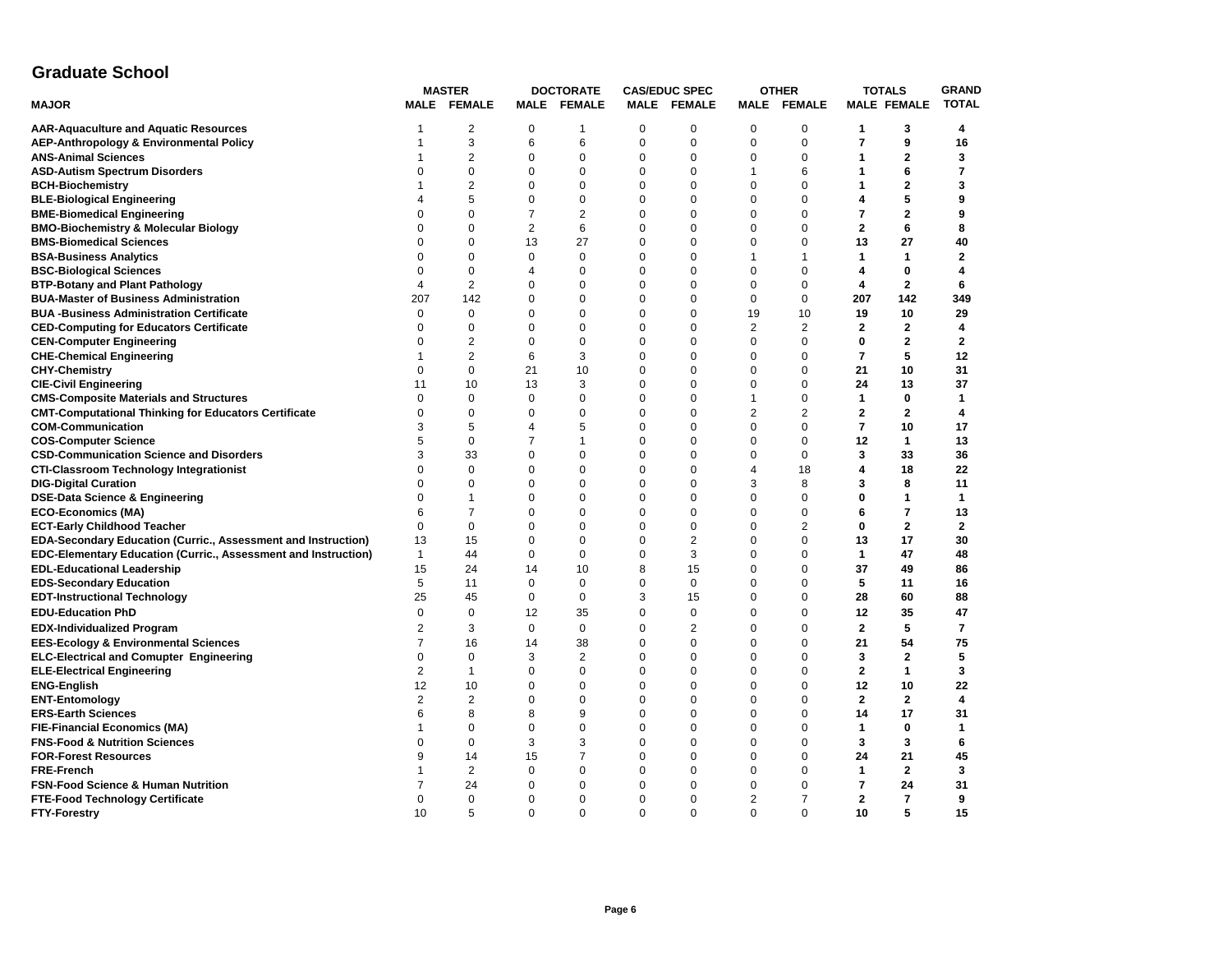## **Graduate School (Continued)**

|                                                             |                         |                |                |             |              |          |                |              |                | <b>TOTALS</b>      | <b>GRAND</b>         |
|-------------------------------------------------------------|-------------------------|----------------|----------------|-------------|--------------|----------|----------------|--------------|----------------|--------------------|----------------------|
| <b>MAJOR</b>                                                |                         |                |                |             |              |          |                |              |                | <b>MALE FEMALE</b> | <b>TOTAL</b>         |
| <b>GIS-Geographic Information Systems</b>                   | 0                       | 0              | 0              | 0           | 0            | 0        | 6              | 3            | 6              | 3                  | 9                    |
| <b>GPL-Global Policy</b>                                    | 14                      | 19             | 0              | $\mathbf 0$ | 0            | 0        | $\mathbf 0$    | $\mathbf 0$  | 14             | 19                 | 33                   |
| GTY-Gerontology (Interprofessional)                         | 0                       | $\mathbf 0$    | 0              | 0           | 0            | 0        | $\mathbf{1}$   | $\sqrt{2}$   | $\mathbf{1}$   | $\mathbf{2}$       | 3                    |
| <b>HED-Student Development In Higher Education</b>          | $\overline{2}$          | 19             | 0              | $\mathbf 0$ | $\mathbf{1}$ | 2        | $\mathbf 0$    | $\mathbf{0}$ | 3              | 21                 | 24                   |
| <b>HEL-Higher Education Leadership</b>                      | $\mathbf 0$             | 0              | 1              | 0           | 0            | 0        | $\mathbf 0$    | $\mathbf 0$  | 1              | 0                  | 1                    |
| <b>HNU-Human Nutrition Certificate</b>                      | 0                       | 0              | 0              | 0           | 0            | 0        | $\overline{1}$ | 5            | $\mathbf{1}$   | 5                  | 6                    |
| <b>HTY-History</b>                                          | 6                       | $\overline{4}$ | $\overline{7}$ | 11          | 0            | 0        | $\mathbf 0$    | $\mathbf 0$  | 13             | 15                 | 28                   |
| <b>HUD-Human Development</b>                                | $\overline{\mathbf{c}}$ | 9              | $\Omega$       | $\Omega$    | $\Omega$     | 0        | 0              | 0            | $\mathbf{2}$   | 9                  | 11                   |
| <b>ICS-Interdisciplinary Climate Studies</b>                | $\mathbf 0$             | $\mathbf 0$    | 0              | 0           | $\mathbf 0$  | 0        | $\mathbf 0$    | $\mathbf{1}$ | 0              | $\mathbf{1}$       | 1                    |
| <b>IDS-Interdisciplinary Studies (MA)</b>                   | 6                       | 22             | $\Omega$       | $\mathbf 0$ | 0            | 0        | $\mathbf 0$    | $\mathbf 0$  | 6              | 22                 | 28                   |
| <b>IDT-Interdisciplinary Disability Studies Certificate</b> | 0                       | $\mathbf 0$    | 0              | 0           | 0            | 0        | 2              | 10           | 2              | 10                 | 12                   |
| <b>IMA-Intermedia Arts</b>                                  | $\overline{2}$          | $\mathbf 0$    | $\Omega$       | $\mathbf 0$ | $\mathbf 0$  | 0        | $\mathbf 0$    | $\mathbf 0$  | $\mathbf{2}$   | $\mathbf 0$        | $\overline{2}$       |
| <b>IMD-Intermedia</b>                                       | 9                       | 14             | 0              | $\mathbf 0$ | 0            | 0        | $\pmb{0}$      | $\mathbf 0$  | 9              | 14                 | 23                   |
| <b>IND-Instructional Design</b>                             | $\mathbf 0$             | 0              | 0              | 0           | $\mathbf 0$  | 0        | $\overline{2}$ | 8            | $\mathbf{2}$   | 8                  | 10                   |
| <b>INT-Interdisciplinary Studies (PHD)</b>                  | $\mathbf 0$             | $\mathbf 0$    | 15             | 17          | 0            | 0        | $\mathbf 0$    | $\mathbf{0}$ | 15             | 17                 | 32                   |
| <b>ISY-Information Systems</b>                              | 32                      | 18             | 0              | $\mathbf 0$ | 0            | 0        | 5              | 12           | 37             | 30                 | 67                   |
| <b>KPE-Kinesiology &amp; Physical Education</b>             | 10                      | 3              | 0              | $\mathbf 0$ | $\mathbf 0$  | 0        | $\mathbf 0$    | $\mathbf{0}$ | 10             | 3                  | 13                   |
| <b>LED-Literacy Education</b>                               | 3                       | 56             | 0              | $\mathbf 0$ | $\mathbf{1}$ | 9        | 0              | $\mathbf 0$  | 4              | 65                 | 69                   |
| <b>LIB-Library and Media Specialist</b>                     | $\mathbf 0$             | $\mathbf 0$    | 0              | 0           | 0            | 0        | $\mathbf{1}$   | 8            | 1              | 8                  | 9                    |
| <b>MAB-Marine Biology</b>                                   | $\overline{7}$          | 11             | 11             | 13          | 0            | 0        | $\mathbf 0$    | $\mathbf 0$  | 18             | 24                 | 42                   |
| <b>MAP-Marine Policy</b>                                    | $\mathbf 0$             | 5              | 0              | 0           | 0            | 0        | $\mathbf 0$    | $\mathbf 0$  | $\bf{0}$       | 5                  | 5                    |
| <b>MAT-Mathematics</b>                                      | $\overline{7}$          | $\mathbf{1}$   | $\Omega$       | $\mathbf 0$ | 0            | 0        | $\mathbf 0$    | 0            | $\overline{7}$ | $\mathbf{1}$       | 8                    |
| <b>MCB-Microbiology</b>                                     | 3                       | $\overline{2}$ | $\mathbf{1}$   | 6           | 0            | 0        | $\mathbf 0$    | $\mathbf 0$  | 4              | 8                  | 12                   |
| <b>MEE-Mechanical Engineering</b>                           | 23                      | 4              | 19             | $\mathbf 1$ | 0            | 0        | $\mathbf 0$    | $\mathbf 0$  | 42             | 5                  | 47                   |
| <b>MUI-Music Education</b>                                  | 3                       | $\mathbf 0$    | $\mathbf 0$    | $\mathbf 0$ | 0            | 0        | $\mathbf 0$    | $\mathbf 0$  | 3              | 0                  | 3                    |
| <b>MUP-Music Performance</b>                                | $\overline{2}$          | 4              | 0              | $\mathbf 0$ | 0            | 0        | $\mathbf 0$    | $\mathbf 0$  | $\mathbf{2}$   | 4                  | 6                    |
| <b>NDGRD-Nondegree Graduate</b>                             | 0                       | $\mathbf 0$    | 0              | $\mathbf 0$ | 0            | 0        | 23             | 26           | 23             | 26                 | 49                   |
| <b>NDEGD-Nondegree Education Graduate</b>                   | $\mathbf 0$             | $\mathbf 0$    | 0              | $\mathbf 0$ | $\mathbf 0$  | 0        | 27             | 140          | 27             | 140                | 167                  |
| <b>NUE-Nursing Education</b>                                | $\Omega$                | $\Omega$       | $\Omega$       | $\Omega$    | $\Omega$     | $\Omega$ | 0              | 5            | 0              | 5                  | 5                    |
| <b>NUR-Nursing</b>                                          | 9                       | 41             | 0              | 0           | 1            | 1        | 0              | 0            | 10             | 42                 | 52                   |
| <b>OCE-Oceanography</b>                                     | $\mathbf 0$             | 3              | 4              | 4           | 0            | 0        | $\mathbf 0$    | $\mathbf 0$  | 4              | $\overline{7}$     | 11                   |
| <b>PHY-Physics</b>                                          | $\mathbf{1}$            | $\mathbf{1}$   | 17             | 6           | $\Omega$     | 0        | $\mathbf 0$    | $\mathbf 0$  | 18             | $\overline{7}$     | 25                   |
| PPI-High Leverage Practices to Promote Inclusion            | $\mathbf 0$             | $\mathbf 0$    | $\mathbf 0$    | $\mathbf 0$ | $\mathbf 0$  | 0        | $\mathbf{1}$   | 5            | $\mathbf{1}$   | 5                  | 6                    |
| PSM- Professional Science (Bioinformatics)                  | 10                      | 10             | 0              | 0           | 0            | 0        | $\mathbf 0$    | $\mathbf 0$  | 10             | 10                 | 20                   |
| PSE-Plant, Soil, & Environmental Sciences                   | 2                       | 3              | $\Omega$       | $\mathbf 0$ | 0            | 0        | 0              | $\mathbf 0$  | $\overline{2}$ | 3                  | 5                    |
| PSM-Professional Science (Business & Engineering)           | 16                      | 3              | $\Omega$       | $\mathbf 0$ | $\mathbf 0$  | 0        | $\mathbf 0$    | $\mathbf 0$  | 16             | 3                  | 19                   |
| <b>PSM-Professional Science (Marine Science)</b>            | $\overline{2}$          | $\mathbf{1}$   | 0              | $\mathbf 0$ | 0            | 0        | $\mathbf 0$    | $\mathbf 0$  | $\mathbf{2}$   | $\mathbf{1}$       | 3                    |
| <b>PSY-Psychology</b>                                       | 0                       | 3              | 3              | 22          | 0            | 0        | $\mathbf 0$    | $\mathbf 0$  | 3              | 25                 | 28                   |
| <b>QCS-Quaternary &amp; Climate Studies</b>                 | $\mathbf{1}$            | 4              | 0              | $\mathbf 0$ | 0            | 0        | $\mathbf 0$    | $\mathbf 0$  | 1              | 4                  | 5                    |
| <b>REP-Resource Economics &amp; Policy</b>                  | 4                       | $\mathbf 1$    | $\Omega$       | $\mathbf 0$ | $\Omega$     | 0        | $\mathbf 0$    | $\mathbf 0$  | 4              | $\mathbf{1}$       | 5                    |
| RTI-Response to Intervention for Behavior                   | $\mathbf 0$             | $\mathbf 0$    | $\Omega$       | $\mathbf 0$ | 0            | 0        | $\overline{1}$ | 9            | $\mathbf{1}$   | 9                  | 10                   |
| <b>SED-Special Education</b>                                | 14                      | 69             | 0              | 0           | 0            | 6        | $\mathbf 0$    | $\mathbf 0$  | 14             | 75                 | 89                   |
| <b>SIS-Spatial Information Science &amp; Engineering</b>    | 3                       | $\mathbf{1}$   | 7              | 3           | $\Omega$     | 0        | 0              | 0            | 10             | 4                  | 14                   |
| <b>SMT-Master of Science in Teaching</b>                    | 6                       | 12             | 0              | 0           | 0            | 0        | $\mathbf 0$    | $\mathbf 0$  | 6              | 12                 | 18                   |
| SPA-Spanish (MAT)                                           | $\mathbf 0$             | $\mathbf{2}$   | $\Omega$       | 0           | 0            | 0        | $\mathbf 0$    | $\mathbf 0$  | 0              | $\mathbf{2}$       | 2                    |
|                                                             | 7                       | 6              | 0              | $\mathbf 0$ | $\mathbf 0$  | 0        | 0              | 0            | $\overline{7}$ | 6                  | 13                   |
| <b>SPI- Spatial Informatics</b>                             | $\mathbf 0$             | $\mathbf 0$    | $\Omega$       | $\mathbf 0$ | $\mathbf 0$  | 0        | 8              | $\mathbf 0$  | 8              | 0                  | 8                    |
| <b>Surveying Engineering</b>                                | 16                      | 128            | 0              | $\mathbf 0$ | 0            | 0        | 0              | 0            | 16             | 128                | 144                  |
| <b>SWK-Social Work</b>                                      | $\mathbf 0$             | $\mathbf 0$    | 0              | $\mathbf 0$ | $\mathbf 0$  | 0        | $\overline{4}$ | 9            | 4              | 9                  |                      |
| TOL-Try On Leadership Certificate                           | $\mathbf 1$             | $\mathbf 0$    | 0              | 0           | 0            | 0        | $\mathbf 0$    |              | $\mathbf{1}$   | 0                  | 13<br>$\mathbf 1$    |
| <b>WLC-Wildlife Conservation</b>                            | 3                       |                |                |             |              |          | 0              | 0<br>0       | $\overline{7}$ |                    |                      |
| <b>WLE-Wildlife Ecology</b>                                 |                         | 3              | 4              | 5           | 0            | 0        |                |              | $\mathbf{1}$   | 8                  | 15<br>$\overline{2}$ |
| ZOL-Zoology                                                 | $\mathbf{1}$            | $\mathbf{1}$   | $\mathbf 0$    | $\mathbf 0$ | 0            | 0<br>55  | $\mathbf 0$    | $\mathbf 0$  |                | $\mathbf{1}$       |                      |
| Total                                                       | 593                     | 925            | 241            | 256         | 14           |          | 117            | 299          | 965            | 1,535              | 2,500                |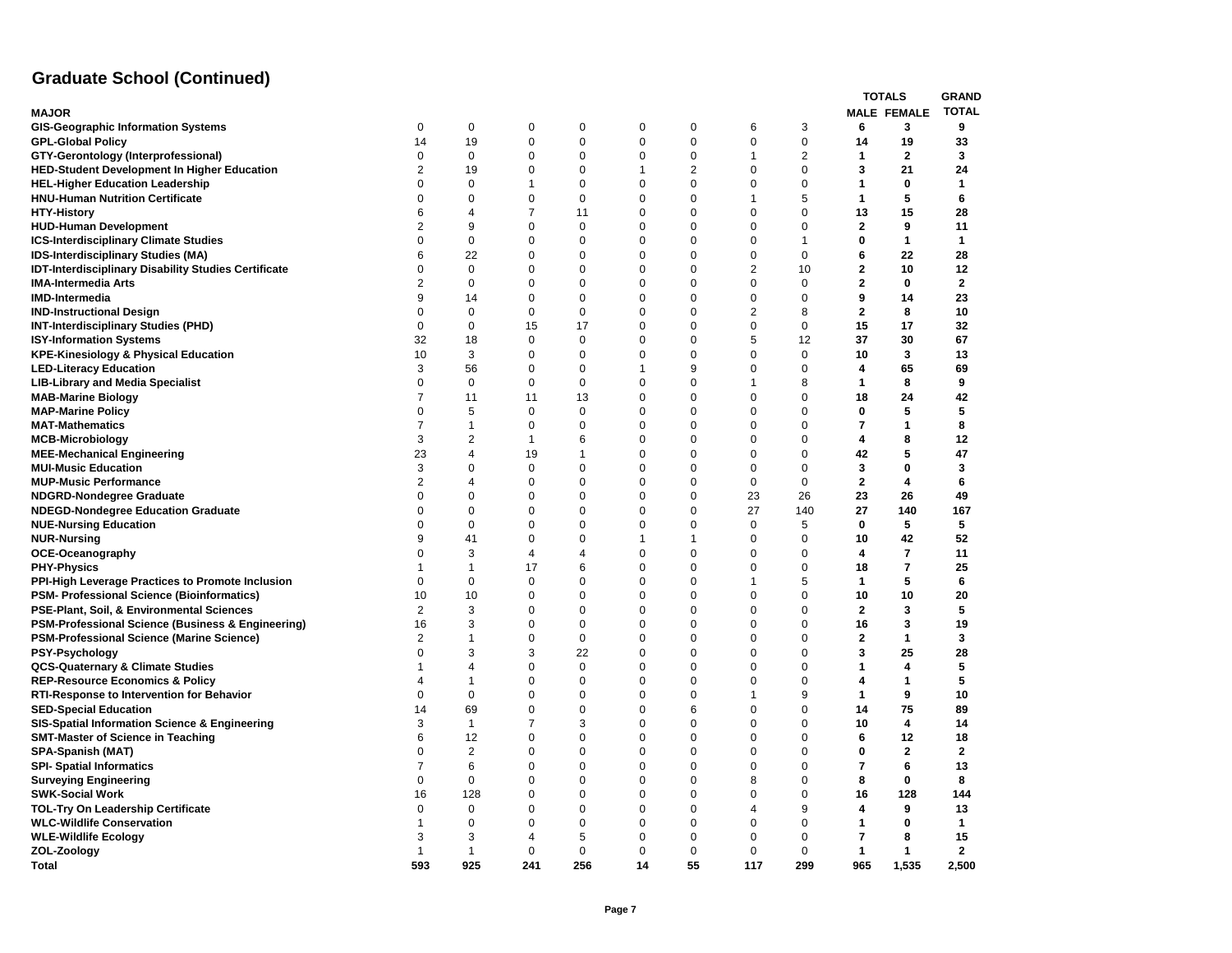# **Summary of UM Enrollment Report Spring, 2021**

# **PROGRAM by MAJOR**

|                               |             | <b>1ST YR</b> |             | 2ND YR           |             | 3RD YR                |             | 4TH YR       |               |             | <b>OTHER</b>  |             | <b>TOTALS</b> |
|-------------------------------|-------------|---------------|-------------|------------------|-------------|-----------------------|-------------|--------------|---------------|-------------|---------------|-------------|---------------|
|                               | <b>MALE</b> | <b>FEMALE</b> | <b>MALE</b> | <b>FEMALE</b>    | <b>MALE</b> | <b>FEMALE</b>         | <b>MALE</b> |              | <b>FEMALE</b> | <b>MALE</b> | <b>FEMALE</b> | <b>MALE</b> | <b>FEMALE</b> |
| <b>Undergraduate Programs</b> | 859         | 656           | 979         | 951              | 1,092       | 1,051                 | 1,635       |              | 1,577         | 312         | 458           | 4,877       | 4,693         |
|                               |             | 1,515         | 1,930       |                  |             | 2,143                 |             | 3,212        |               |             | 770           |             | 9,570         |
|                               |             | <b>MASTER</b> |             | <b>DOCTORATE</b> |             | <b>CAS/EDUC SPEC</b>  |             | <b>OTHER</b> |               |             |               |             | <b>TOTALS</b> |
| <b>Graduate Programs</b>      | 594         | 925           | 241         | 256              | 14          | 55                    | 117         |              | 300           |             |               | 966         | 1,536         |
|                               |             | 1,519         | 497         |                  |             | 69                    |             | 417          |               |             |               |             | 2,502         |
| <b>PROGRAM by HEADCOUNT</b>   |             |               |             |                  |             |                       |             |              |               |             |               |             |               |
|                               |             | <b>1ST YR</b> |             | 2ND YR           |             | 3RD YR                |             | 4TH YR       |               |             | <b>OTHER</b>  |             | <b>TOTALS</b> |
|                               | <b>MALE</b> | <b>FEMALE</b> | <b>MALE</b> | <b>FEMALE</b>    | <b>MALE</b> | <b>FEMALE</b>         | <b>MALE</b> |              | <b>FEMALE</b> | <b>MALE</b> | <b>FEMALE</b> | <b>MALE</b> | <b>FEMALE</b> |
| <b>Undergraduate Programs</b> | 895         | 654           | 941         | 900              | 1,030       | 962                   | 1,513       |              | 1,389         | 255         | 430           | 4,634       | 4,335         |
|                               |             | 1,549         | 1,841       |                  |             | 1,992                 |             | 2,902        |               |             | 685           |             | 8,969         |
|                               |             | <b>MASTER</b> |             | <b>DOCTORATE</b> |             | <b>CERT ADV STUDY</b> |             | <b>OTHER</b> |               |             |               |             | <b>TOTALS</b> |
| <b>Graduate Programs</b>      | 575         | 910           | 241         | 256              | 14          | 53                    | 103         |              | 262           |             |               | 933         | 1,481         |
|                               |             | 1,485         | 497         |                  |             | 67                    |             | 365          |               |             |               |             | 2,414         |

## **TOTALS**

|                          |             | <b>MAJORS</b> |             | <b>HEADCOUNT</b> |  |  |
|--------------------------|-------------|---------------|-------------|------------------|--|--|
|                          | <b>MALE</b> | <b>FEMALE</b> | <b>MALE</b> | <b>FEMALE</b>    |  |  |
| UNDERGRADUATE PROGRAMS   | 4.877       | 4,693         | 4,634       | 4,335            |  |  |
| <b>GRADUATE PROGRAMS</b> | 966         | 1.536         | 933         | 1,481            |  |  |
| <b>TOTAL</b>             | 5,843       | 6,229         | 5,567       | 5,816            |  |  |
|                          |             | 12.072        | 11,383      |                  |  |  |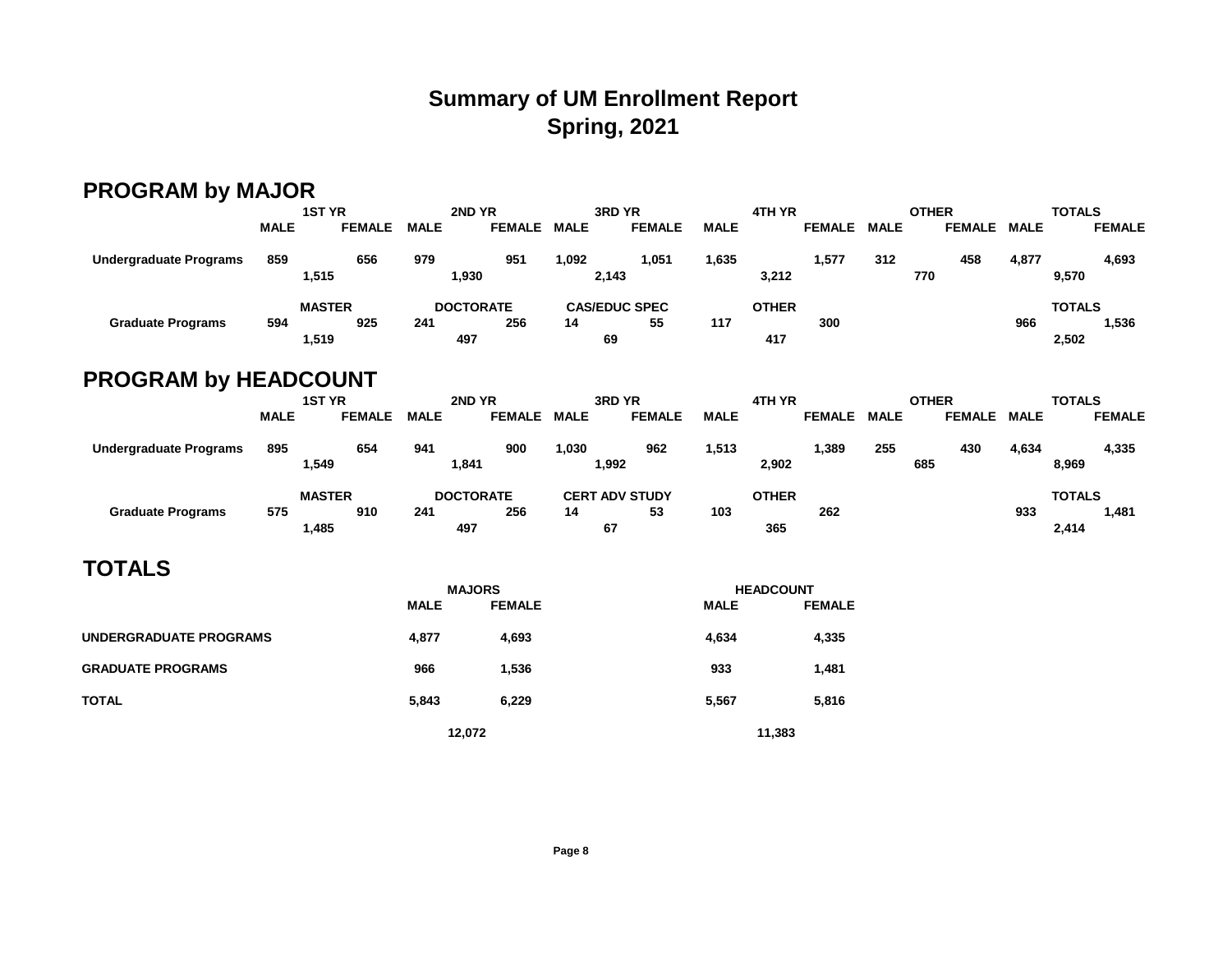## **Student Majors By Level By Gender By Department Spring, 2021**

### **Maine Business School**

|                              |      | Undergraduates |              |             | <b>Graduate Students</b> |              | <b>Total Student Majors</b> |        |              |  |
|------------------------------|------|----------------|--------------|-------------|--------------------------|--------------|-----------------------------|--------|--------------|--|
|                              | Male | Female         | <b>Total</b> | Male        | Female                   | <b>Total</b> | Male                        | Female | <b>Total</b> |  |
| <b>Maine Business School</b> | 877  | 433            | 1,310        | 227         | 154                      | 381          | 1,104                       | 587    | 1,691        |  |
| <b>Other</b>                 | 0    |                |              | $\mathbf 0$ | $\mathbf 0$              | $\mathbf 0$  | 0                           |        |              |  |
| <b>TOTAL</b>                 | 877  | 434            | 1,311        | 227         | 154                      | 381          | 1,104                       | 588    | 1,692        |  |

### **College of Education & Human Development**

|                                                        | <b>Undergraduates</b> |        |       |      | <b>Graduate Students</b> |       | <b>Total Student Majors</b> |        |       |  |
|--------------------------------------------------------|-----------------------|--------|-------|------|--------------------------|-------|-----------------------------|--------|-------|--|
|                                                        | <b>Male</b>           | Female | Total | Male | Female                   | Total | Male                        | Female | Total |  |
| School of Ed. Leadership, Higher Ed., & Human Develop. | $12 \,$               | 142    | 154   | 50   | 99                       | 149   | 62                          | 241    | 303   |  |
| School of Kinesiology, Phys. Ed., & Athletic Training  | 135                   | 145    | 280   | 10   | 4                        | 14    | 145                         | 149    | 294   |  |
| <b>School of Learning and Teaching</b>                 | 82                    | 239    | 321   | 88   | 365                      | 453   | 170                         | 604    | 774   |  |
| <b>Other</b>                                           | 5                     | 6      | 11    | 27   | 140                      | 167   | 32                          | 146    | 178   |  |
| <b>TOTAL</b>                                           | 234                   | 532    | 766   | 175  | 608                      | 783   | 409                         | 1.140  | 1,549 |  |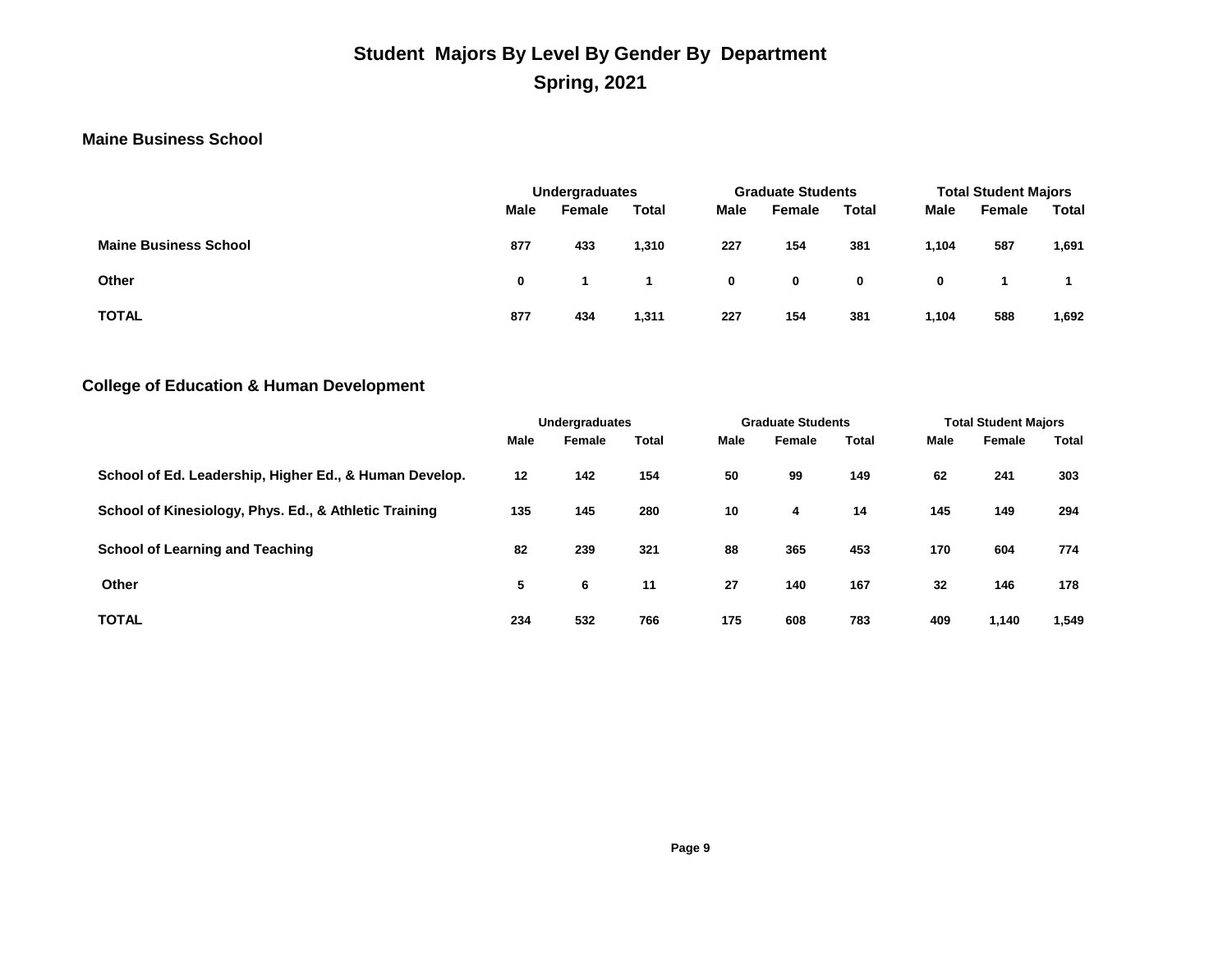### **College of Engineering**

|                                              | <b>Undergraduates</b> |        |       | <b>Graduate Students</b> |        |       | <b>Total Student Majors</b> |        |       |
|----------------------------------------------|-----------------------|--------|-------|--------------------------|--------|-------|-----------------------------|--------|-------|
|                                              | Male                  | Female | Total | Male                     | Female | Total | Male                        | Female | Total |
| <b>Chemical &amp; Biological Engineering</b> | 153                   | 127    | 280   | 16                       | 14     | 30    | 169                         | 141    | 310   |
| <b>Civil &amp; Environmental Engineering</b> | 182                   | 65     | 247   | 25                       | 15     | 40    | 207                         | 80     | 287   |
| <b>Electrical and Computer Engineering</b>   | 148                   | 19     | 167   | 6                        | 6      | 12    | 154                         | 25     | 179   |
| <b>Mechanical Engineering</b>                | 381                   | 51     | 432   | 47                       | 5      | 52    | 428                         | 56     | 484   |
| <b>School of Engineering Technology</b>      | 557                   | 59     | 616   | 20                       | 3      | 23    | 577                         | 62     | 639   |
| <b>Other</b>                                 | 34                    | 4      | 38    | 1                        | 0      | 1     | 35                          | 4      | 39    |
| <b>TOTAL</b>                                 | 1,487                 | 332    | 1,819 | 115                      | 43     | 158   | 1,602                       | 375    | 1,977 |

**Note: Engineering grand totals contain Engineering Physics majors; they are not included in the department totals.**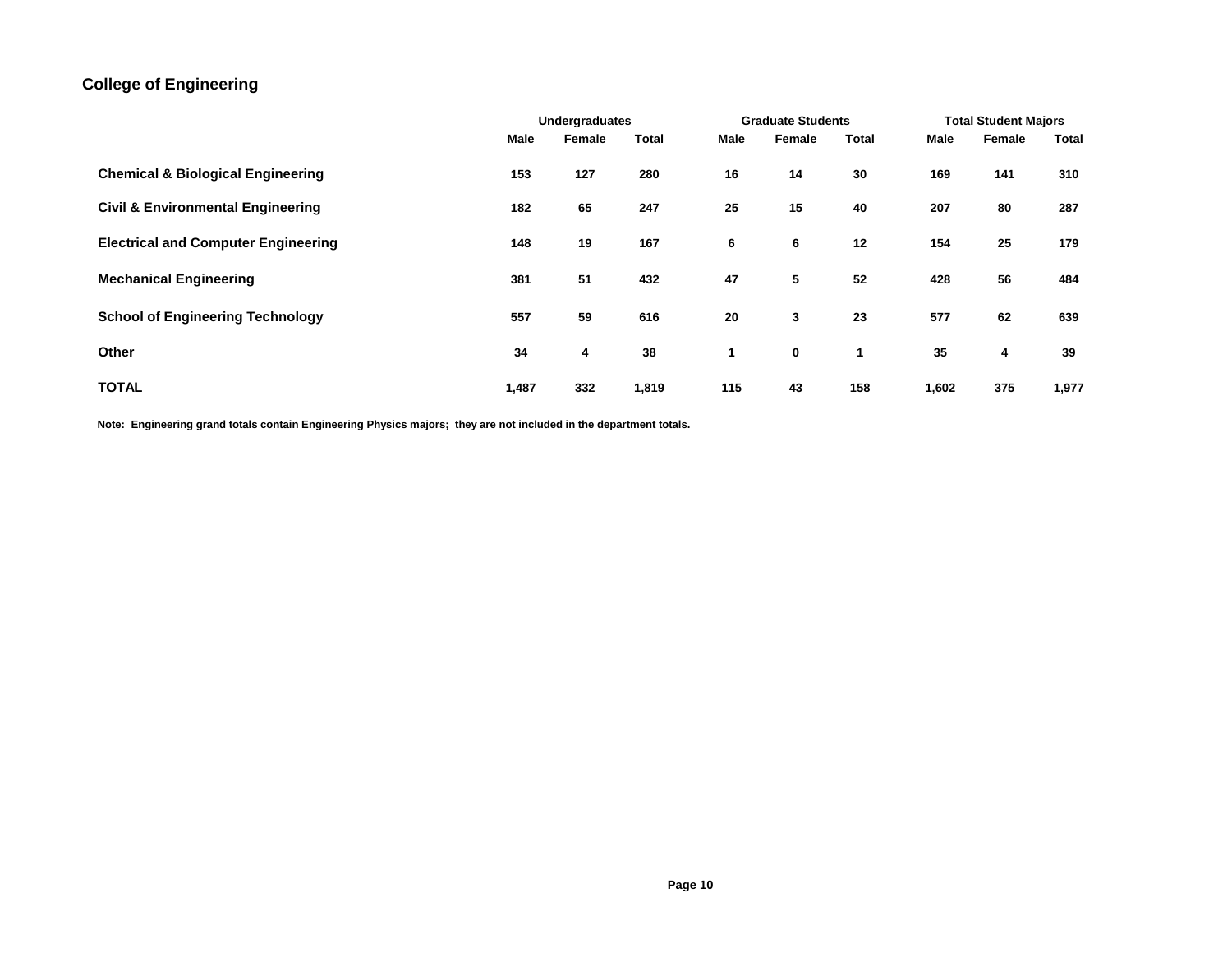#### **College of Liberal Arts & Sciences**

|                                                     |           | <b>Undergraduates</b> |              |                          | <b>Graduate Students</b> |              |                | <b>Total Student Majors</b> |            |  |
|-----------------------------------------------------|-----------|-----------------------|--------------|--------------------------|--------------------------|--------------|----------------|-----------------------------|------------|--|
|                                                     | Male      | Female                | <b>Total</b> | <b>Male</b>              | Female                   | Total        | Male           | Female                      | Total      |  |
| Anthropology                                        | 23        | 45                    | 68           | 10                       | 14                       | 24           | 33             | 59                          | 92         |  |
| Art                                                 | 19        | 86                    | 105          | 0                        | 0                        | 0            | 19             | 86                          | 105        |  |
| <b>Chemistry</b>                                    | 21        | 32                    | 53           | 22                       | 10                       | 32           | 43             | 42                          | 85         |  |
| <b>Communication &amp; Journalism</b>               | 99        | 125                   | 224          | $\overline{\phantom{a}}$ | 10                       | 17           | 106            | 135                         | 241        |  |
| <b>English</b>                                      | 41        | 77                    | 118          | 12                       | 11                       | 23           | 53             | 88                          | 141        |  |
| <b>Explorations/Foundations</b>                     | 132       | 120                   | 252          | 0                        | 0                        | $\bf{0}$     | 132            | 120                         | 252        |  |
| <b>History</b>                                      | 58        | 32                    | 90           | 13                       | 16                       | 29           | 71             | 48                          | 119        |  |
| <b>International Affairs Programs</b>               | 38        | 34                    | 72           | 0                        | 0                        | $\bf{0}$     | 38             | 34                          | 72         |  |
| <b>Mathematics &amp; Statistics</b>                 | 45        | 25                    | 70           | 8                        | 3                        | 11           | 53             | 28                          | 81         |  |
| <b>Modern Languages &amp; Classics</b>              | 6         | 15                    | 21           | 1                        | 4                        | 5            | $\overline{7}$ | 19                          | 26         |  |
| <b>Computer &amp; Information Science</b>           | 183       | 28                    | 211          | 74                       | 50                       | 124          | 257            | 78                          | 335        |  |
| <b>New Media</b>                                    | 68<br>251 | 41                    | 109          | 3                        | 8                        | 11           | 71             | 49                          | 120<br>455 |  |
| School of Computer & Information Science -- Total   |           | 69                    | 320          | 77                       | 58                       | 135          | 328            | 127                         |            |  |
| Philosophy                                          | 14        | 14                    | 28           | 0                        | 0                        | 0            | 14             | 14                          | 28         |  |
| <b>Physics and Astronomy</b>                        | 32        | $\overline{7}$        | 39           | 0                        | 0                        | 0            | 32             | $\overline{7}$              | 39         |  |
| <b>Political Science</b>                            | 101       | 104                   | 205          | 0                        | 0                        | $\mathbf 0$  | 101            | 104                         | 205        |  |
| <b>Psychology</b>                                   | 101       | 296                   | 397          | 3                        | 25                       | 28           | 104            | 321                         | 425        |  |
| <b>Music</b>                                        | 59        | 51                    | 110          | 6                        | 6                        | 12           | 65             | 57                          | 122        |  |
| <b>Theater-Dance</b>                                | 16        | 22                    | 38           | 0                        | 0                        | 0            | 16             | 22                          | 38         |  |
| School of Performing Arts -- Total                  | 75        | 73                    | 148          | 6                        | 6                        | 12           | 81             | 79                          | 160        |  |
| <b>School of Policy &amp; International Affairs</b> | 0         | 0                     | 0            | 15                       | 19                       | 34           | 15             | 19                          | 34         |  |
| Sociology                                           | 50        | 64                    | 114          | 0                        | 1                        | $\mathbf{1}$ | 50             | 65                          | 115        |  |
| Women's, Gender, & Sexuality Studies                | 3         | 8                     | 11           | 0                        | 0                        | 0            | 3              | 8                           | 11         |  |
| Other                                               | 48        | 50                    | 98           | 0                        | 0                        | 0            | 48             | 50                          | 98         |  |
| <b>TOTAL</b>                                        | 1,125     | 1,269                 | 2,394        | 174                      | 177                      | 351          | 1,299          | 1,446                       | 2,745      |  |

**Note: (1) Liberal Arts & Sciences grand totals exclude Engineering Physics majors; they are, however, included in the Physics Department totals.**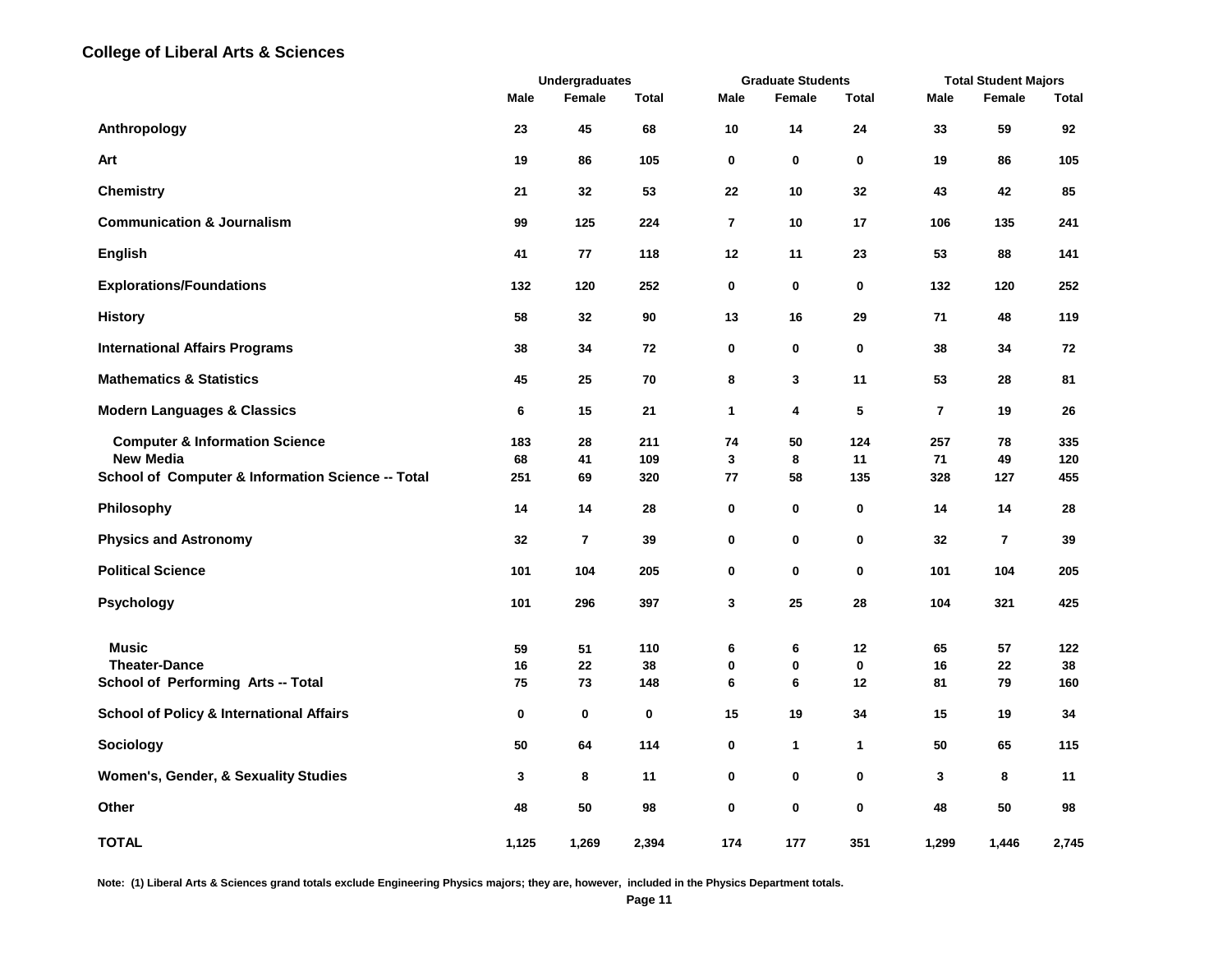### **College of Natural Sciences, Forestry, & Agriculture**

|                                               |                         | <b>Undergraduates</b> |              |             | <b>Graduate Students</b> |              |       | <b>Total Student Majors</b> |       |  |
|-----------------------------------------------|-------------------------|-----------------------|--------------|-------------|--------------------------|--------------|-------|-----------------------------|-------|--|
|                                               | Male                    | Female                | <b>Total</b> | <b>Male</b> | Female                   | <b>Total</b> | Male  | Female                      | Total |  |
| <b>Comm. Science &amp; Disorders</b>          | $\overline{\mathbf{r}}$ | 75                    | 82           | 3           | 33                       | 36           | 10    | 108                         | 118   |  |
| <b>Molecular &amp; Biomedical Sciences</b>    | 73                      | 82                    | 155          | 16          | 21                       | 37           | 89    | 103                         | 192   |  |
| <b>School of Biology &amp; Ecology</b>        | 160                     | 298                   | 458          | 31          | 41                       | 72           | 191   | 339                         | 530   |  |
| <b>School of Earth &amp; Climate Sciences</b> | 21                      | 31                    | 52           | 16          | 20                       | 36           | 37    | 51                          | 88    |  |
| <b>School of Economics</b>                    | 140                     | 80                    | 220          | 13          | 8                        | 21           | 153   | 88                          | 241   |  |
| <b>School of Food &amp; Agriculture</b>       | 70                      | 287                   | 357          | 17          | 56                       | 73           | 87    | 343                         | 430   |  |
| <b>School of Forest Resources</b>             | 113                     | 39                    | 152          | 36          | 38                       | 74           | 149   | 77                          | 226   |  |
| <b>School of Marine Sciences</b>              | 111                     | 199                   | 310          | 25          | 46                       | 71           | 136   | 245                         | 381   |  |
| <b>School of Nursing</b>                      | 41                      | 315                   | 356          | 11          | 47                       | 58           | 52    | 362                         | 414   |  |
| <b>School of Social Work</b>                  | 3                       | 116                   | 119          | 18          | 131                      | 149          | 21    | 247                         | 268   |  |
| Wildlife, Fisheries, and Conservation Biology | 92                      | 95                    | 187          | 11          | 13                       | 24           | 103   | 108                         | 211   |  |
| Other                                         | 6                       | 9                     | 15           | 0           | 0                        | 0            | 6     | 9                           | 15    |  |
| <b>TOTAL</b>                                  | 837                     | 1,626                 | 2,463        | 197         | 454                      | 651          | 1,034 | 2,080                       | 3,114 |  |